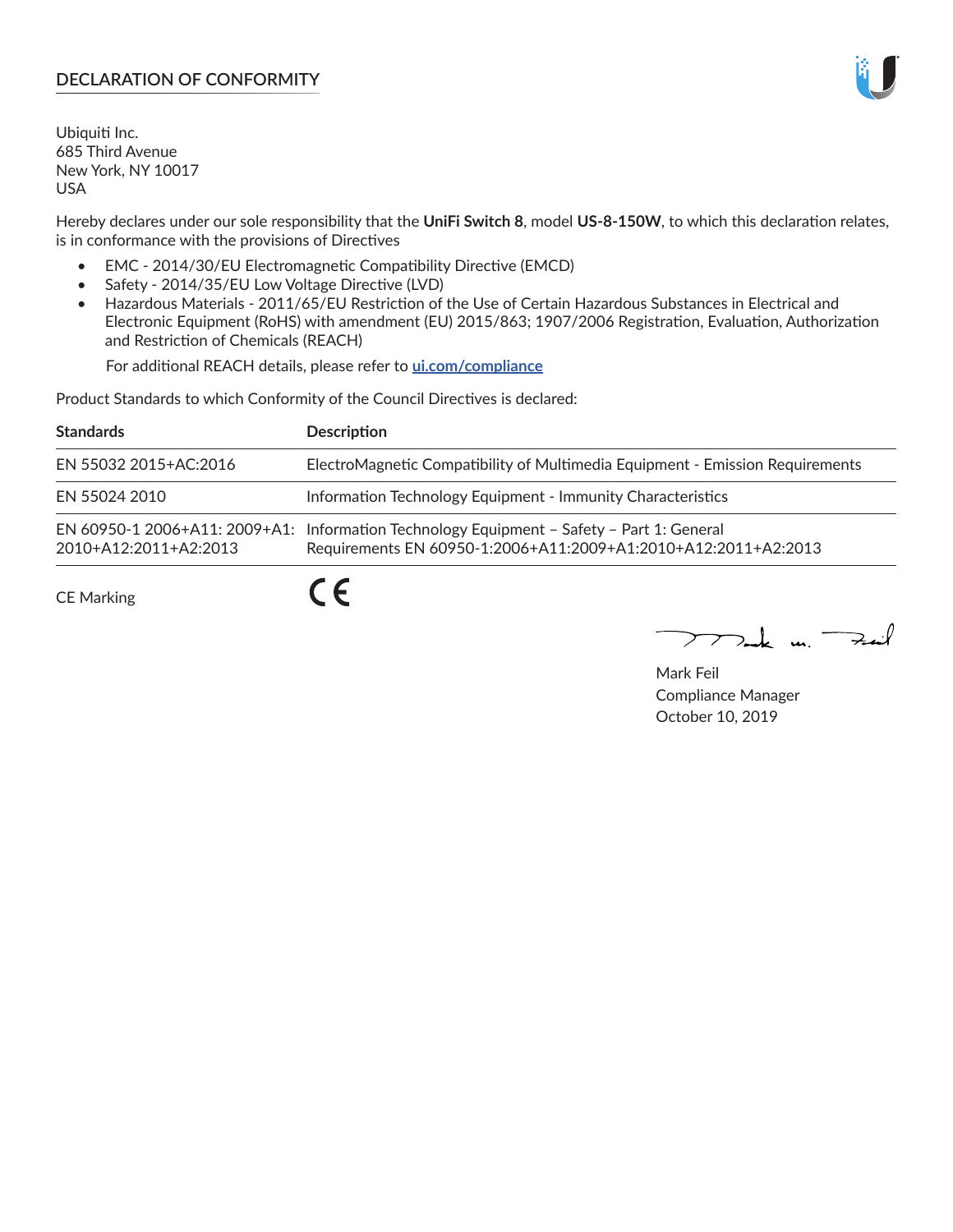# **DECLARATION OF CONFORMITY**



## **български** [Bulgarian]

С настоящото Ubiquiti декларира, че това устройство US-8-150W е в съответствие със съществените изисквания и други приложими разпоредби на Директиви 2014/30/ЕС, 2014/35/ЕС.

## **Hrvatski** [Croatian]

Ubiquiti ovim putem izjavljuje da je ovaj uređaj US-8-150W sukladan osnovnim zahtjevima i ostalim bitnim odredbama Direktiva 2014/30/EU, 2014/35/EU.

# **Čeština** [Czech]

Ubiquiti tímto prohlašuje, že toto US-8-150W zařízení, je ve shodě se základními požadavky a dalšími příslušnými ustanoveními směrnic 2014/30/EU, 2014/35/EU.

## **Dansk** [Danish]

Hermed, Ubiquiti, erklærer at denne US-8-150W enhed, er i overensstemmelse med de væsentlige krav og øvrige relevante krav i direktiver 2014/30/EU, 2014/35/EU.

## **Nederlands** [Dutch]

Hierbij verklaart Ubiquiti, dat deze US-8-150W apparaat, in overeenstemming is met de essentiële eisen en de andere relevante bepalingen van richtlijnen 2014/30/EU, 2014/35/EU.

### **English**

Hereby, Ubiquiti, declares that this US-8-150W device, is in compliance with the essential requirements and other relevant provisions of Directives 2014/30/EU, 2014/35/EU.

## **Eesti keel** [Estonian]

Käesolevaga Ubiquiti kinnitab, et antud US-8-150W seade, on vastavus olulistele nõuetele ja teistele asjakohastele sätetele direktiivide 2014/30/EL, 2014/35/EL.

### **Suomi** [Finnish]

Täten Ubiquiti vakuuttaa, että tämä US-8-150W laite, on yhdenmukainen olennaisten vaatimusten ja muiden sitä koskevien direktiivien 2014/30/EU, 2014/35/EU.

### **Français** [French]

Par la présente Ubiquiti déclare que l'appareil US-8-150W, est conforme aux exigences essentielles et aux autres dispositions pertinentes des directives 2014/30/UE, 2014/35/UE.

# **Deutsch** [German]

Hiermit erklärt Ubiquiti, dass sich dieses US-8-150W Gerät, in Übereinstimmung mit den grundlegenden Anforderungen und den anderen relevanten Vorschriften der Richtlinien 2014/30/EU, 2014/35/EU befindet.

### **Ελληνικά** [Greek]

Δια του παρόντος, Ubiquiti, δηλώνει ότι αυτή η συσκευή US-8-150W, είναι σε συμμόρφωση με τις βασικές απαιτήσεις και τις λοιπές σχετικές διατάξεις των οδηγιών 2014/30/EE, 2014/35/EE.

### **Magyar** [Hungarian]

Ezennel Ubiquiti kijelenti, hogy ez a US-8-150W készülék megfelel az alapvető követelményeknek és más vonatkozó 2014/30/EU, 2014/35/EU irányelvek rendelkezéseit.

### **Íslenska** [Icelandic]

Hér, Ubiquiti, því yfir að þetta US-8-150W tæki er í samræmi við grunnkröfur og önnur viðeigandi ákvæði tilskipana 2014/30/ESB, 2014/35/ESB.

### **Italiano** [Italian]

Con la presente, Ubiquiti, dichiara che questo dispositivo US-8-150W, è conforme ai requisiti essenziali ed alle altre disposizioni pertinenti delle direttive 2014/30/UE, 2014/35/UE.